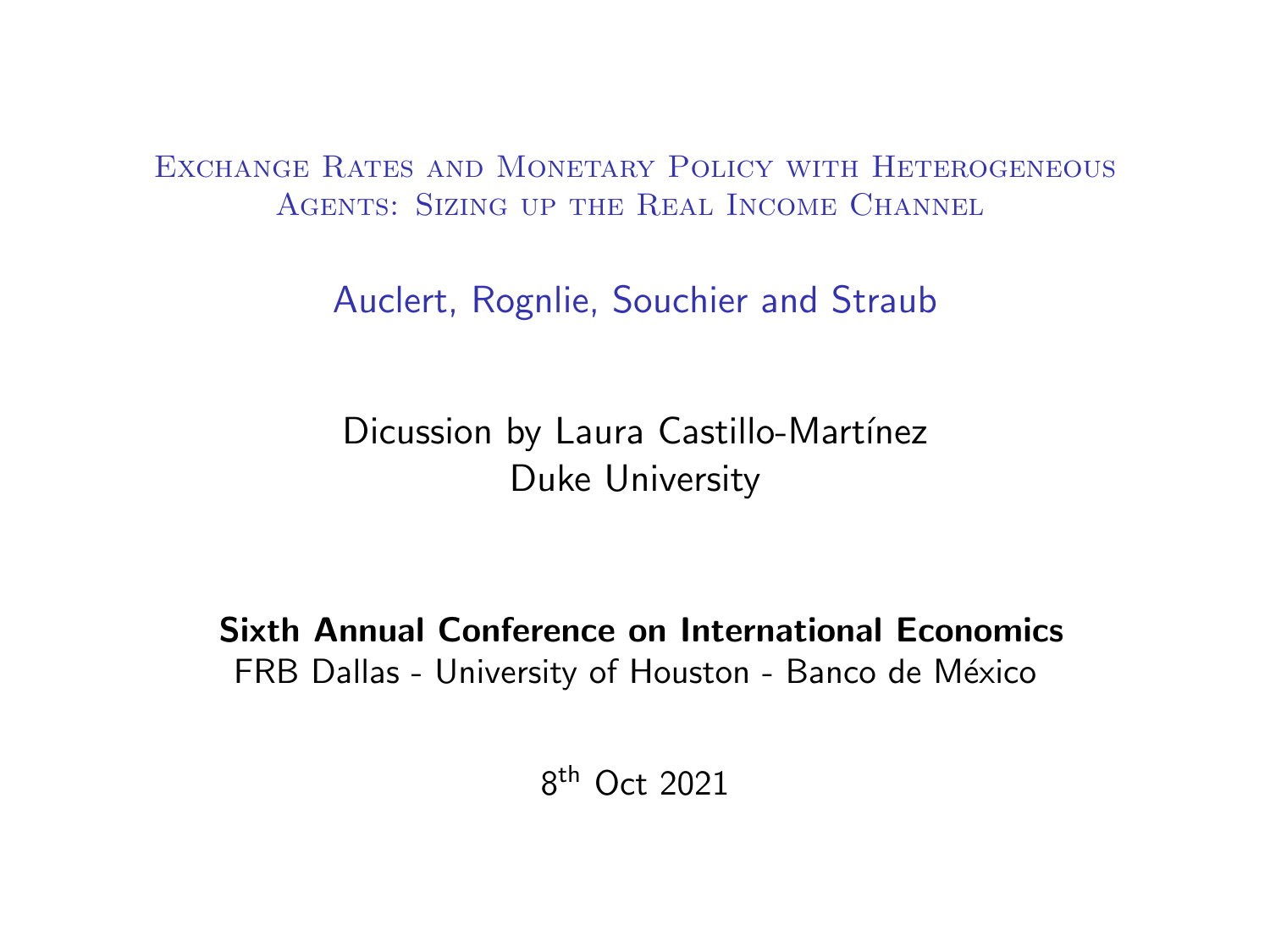# THE BIG PICTURE

LITERATURE & AUTHORS' RESEARCH AGENDA

Is a RER depreciation (always) expansionary?

 $\blacktriangleright$  Empirical identification is tricky but many devaluation episodes suggest it's painful.

- $\blacktriangleright$  Theoretical consensus: depreciations stimulate output through an expenditure switching effect.
- $\triangleright$  A few papers consider alternative mechanisms such as
	- \* Currency composition of debt
	- \* Real income channel.
- $\triangleright$  This paper revisits the latter in the context of the HANK literature: international Keynesian cross.
- $\blacktriangleright$  Important implications for optimal monetary policy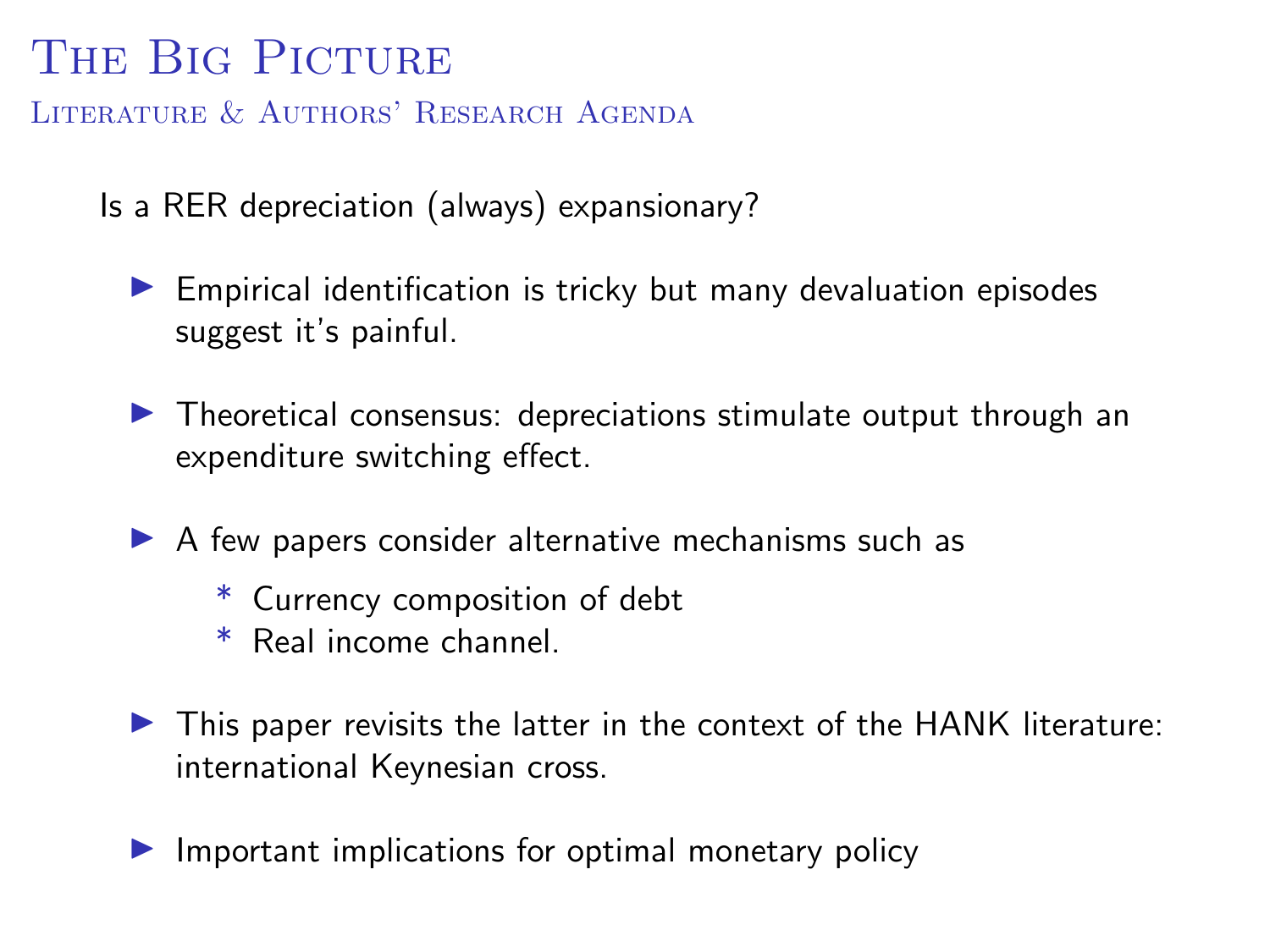### Key Mechanism

In the standard small open economy New Keynesian framework

$$
Y_t = (1 - \alpha) \left(\frac{P_{H,t}}{P_t}\right)^{-\eta} C_t + \alpha \left(\frac{P_{H,t}}{P_{F,t}}\right)^{-\gamma} C^*
$$

Following a RER depreciation,  $Q_t \uparrow$ :

▶  $\frac{P_{H,t}}{P_t}$  and  $\frac{P_{H,t}}{P_{F,t}} \downarrow$  implying  $Y_t \uparrow$ . This is expenditure switching.

 $\blacktriangleright$  Consumption is unchanged.

NEW: (i) imperfect international risk sharing and (ii) heterogeneous agents  $\Rightarrow C_t = C_t \left( \left\{ \frac{P_{H,s}}{P_s} Y_s \right\}_{s=1}^{\infty} \right)$  $_{s=0}$ .

▶  $\frac{P_{H,t}}{P_t}$   $\downarrow$  implying  $C_t$   $\downarrow$ . This is the real income channel.

 $\blacktriangleright$  Multiplier effect through  $C_t$ .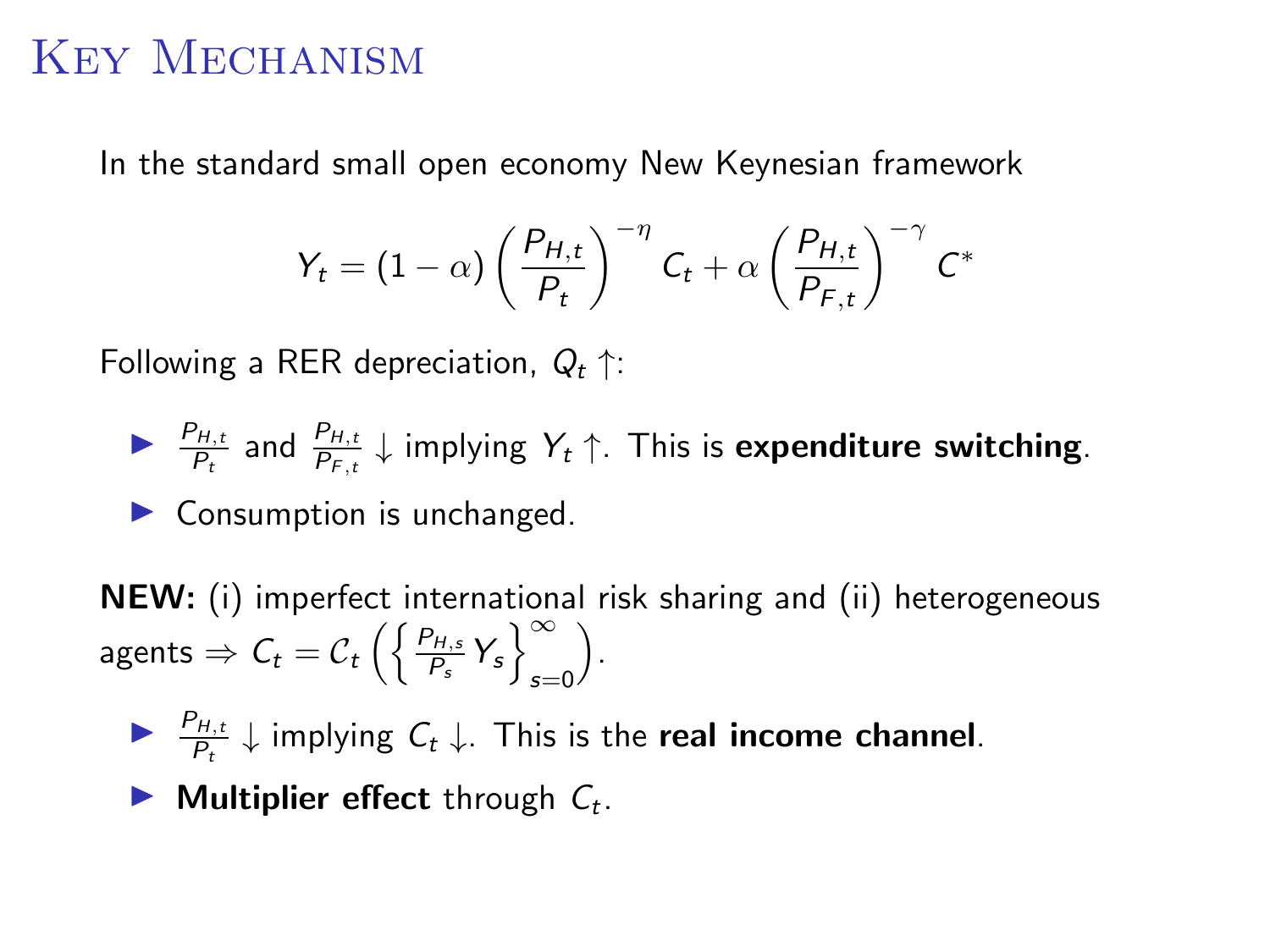### MODEL IMPLICATIONS

In the analytical model, the trade elasticity,  $\chi$ , is key:

- If  $\chi = 1$ , solution coincides with Gali and Monacelli 2005.
- If  $\chi$  < 1, RER depreciations are contractionary.

Add these channels to NK monetary policy transmission mechanism.

- Neutrality requires  $\chi = 1 +$  home bias.
- $\triangleright$   $\chi$  < 1 + home bias weakens monetary policy.

Rest of the paper: go quantitative.

- $\blacktriangleright$  Make  $\chi$  dynamic through a delayed import substitution model.
- $\blacktriangleright$  Understand when is the real income channel important.
- $\blacktriangleright$  Explore multiple extensions.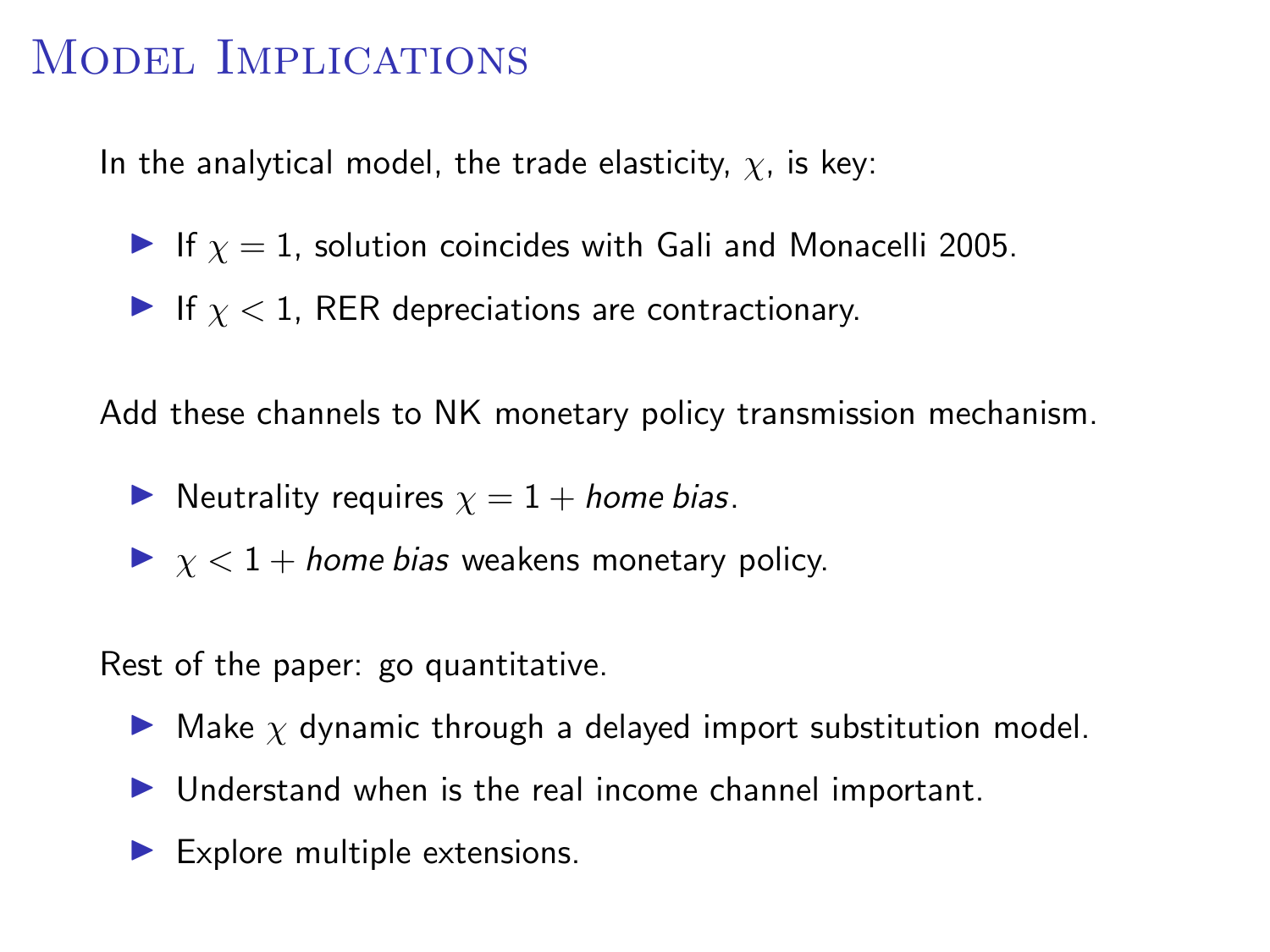# Some Remarks

Great paper: relevant question, elegant framework & important policy implications.

Summary of my comments

- 1. Contribution of the paper is quantitative.
	- $\triangleright$  Quantification exercise is incomplete.
- 2. The nature of the shock matters.
	- Authors could capture and quantify this.
- 3. Towards optimal monetary policy
- 4. Other minor suggestions.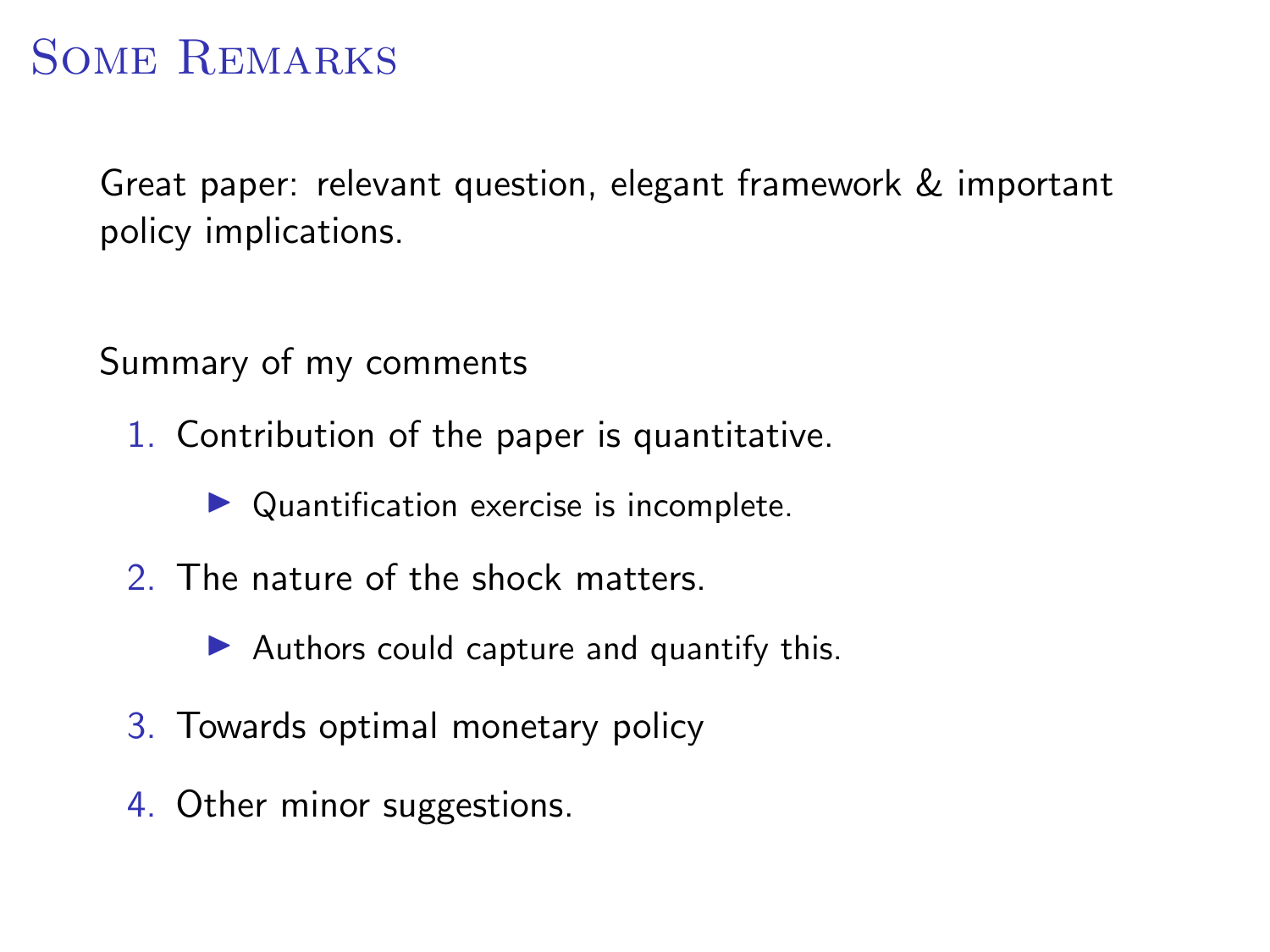# CONTRIBUTION IS QUANTITATIVE

Revisiting the Backus-Smith Puzzle

One possibility would be to admit demand side shocks in addition to the endowment shocks [...]. Other possibilities include (i) wealth effects, (ii) measurement error, and (iii) incomplete markets.

Backus and Smith (1993)

- Incomplete markets by themselves do not solve the puzzle (Cole and Obstfeld 1991, Baxter and Crucini 1995).
- $\triangleright$  Corsetti, Dedola and Leduc (2008): unless endogenous wealth effects are strong enough.
	- \* Requires low elasticity of substitution (or persistent shocks).
- $\blacktriangleright$  This paper amplifies the endogenous wealth effect.

How much do the odds of a contractionary depreciation increase? HA versus incomplete-RA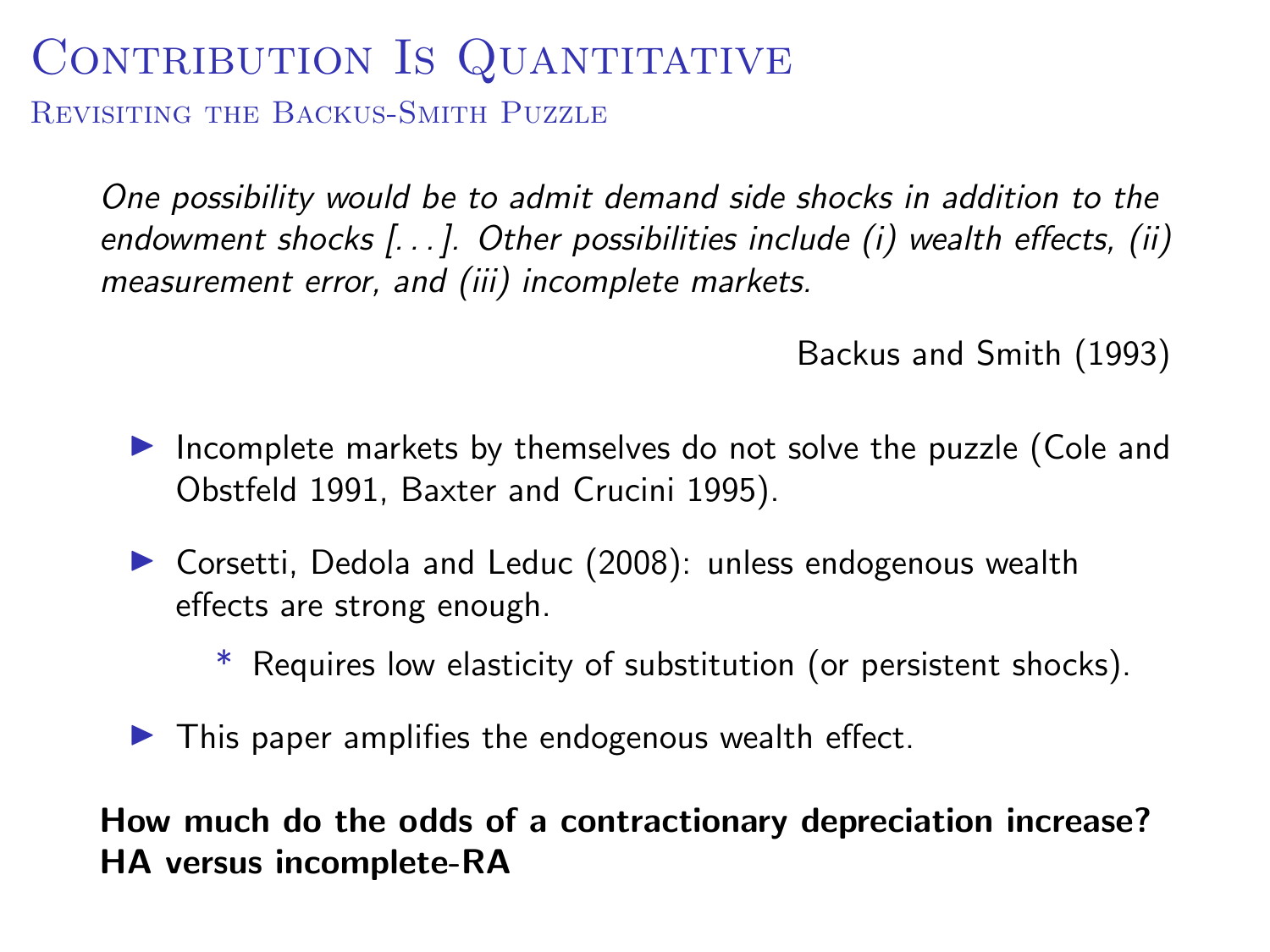# NATURE OF THE SHOCK

- $\triangleright$  Asymmetric demand shocks can break the positive relationship between the real exchange rate and relative consumption.
	- \* Shown by literature even under complete markets.
- In this model (with log utility):  $\frac{Q_t}{B_t} = \frac{C_t}{C^*}.$ 
	- $^{\ast}$  Monetary policy is set such that  $Q_t=B_t.$
	- $^*$  But, it's more likely that  $\Delta Q_t < \Delta B_t.$
- $\blacktriangleright$  Taylor rule extension goes in this direction; but limited to extending neutrality result.

Do demand shocks generate contractionary depreciations? How much do the odds of a contractionary depreciation increase? HA versus demand shock.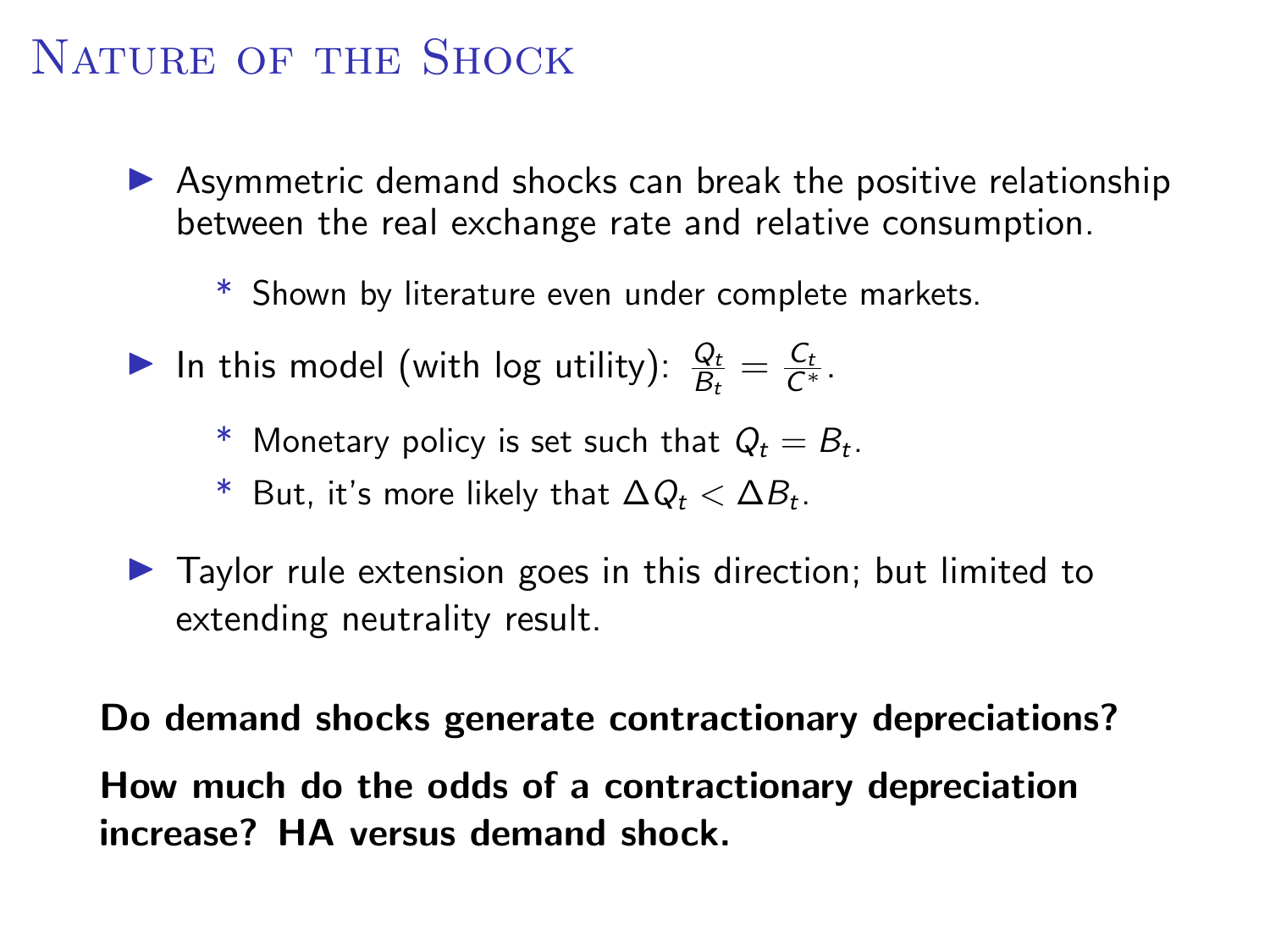## Optimal MONETARY POLICY

- $\blacktriangleright$  Understanding under which conditions depreciations are contractionary is key for monetary policy design.
- $\triangleright$  The study of optimal monetary policy is unfortunately out of reach at this stage.
- $\blacktriangleright$  In the meantime, worth exploring:
	- \* Choice of rules: CPI-based Taylor rule, fixed exchange rate.
	- \* Role of net foreign asset position: non-zero steady state.
	- \* Other shocks, ZLB and DCP.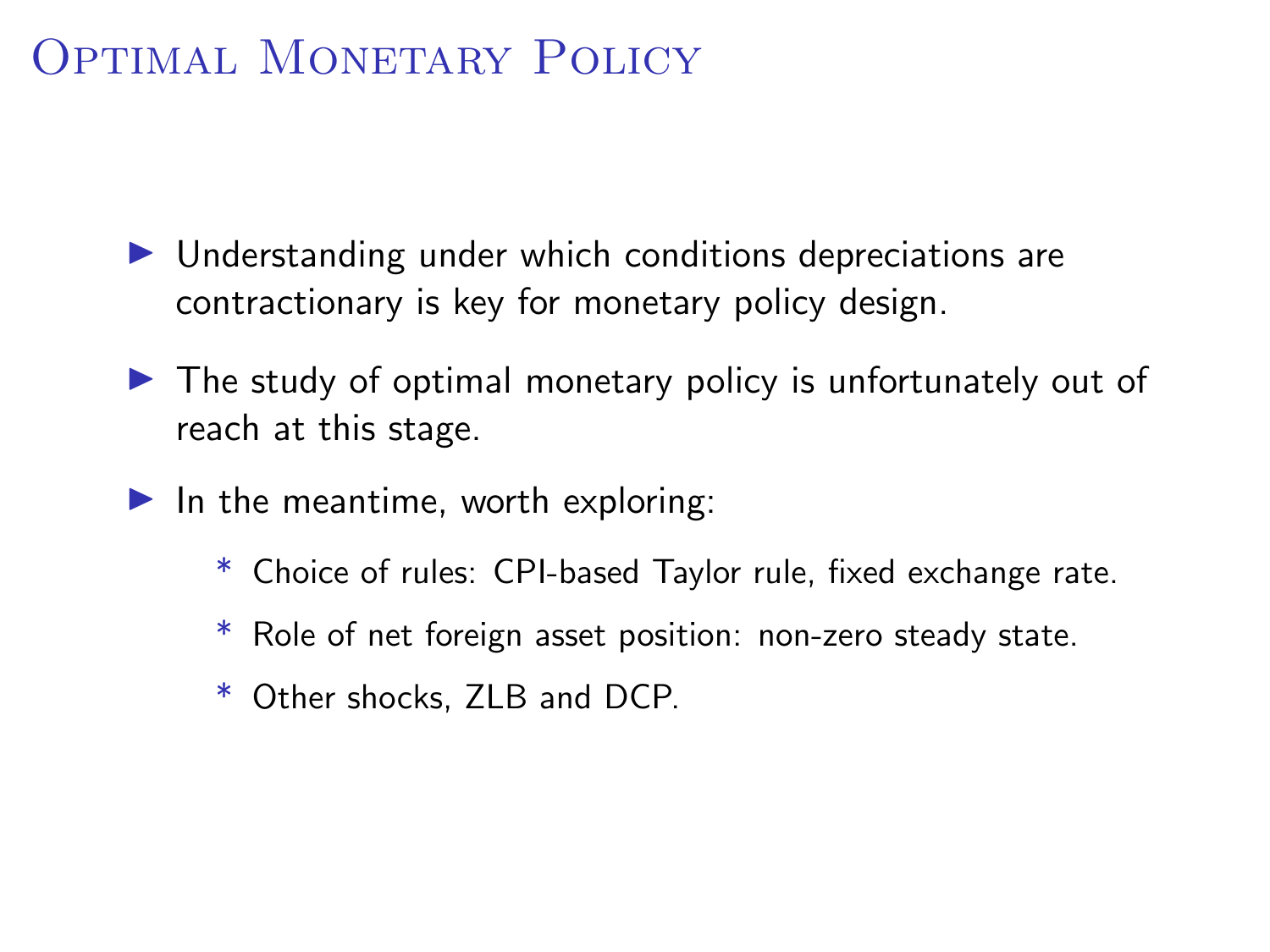#### Other minor suggestions and concerns

▶ Most papers feature some kind of trade costs (Corsetti, Dedola and Leduc (2008) feature a distribution sector). The extension that is missing!

 $\blacktriangleright$  Non-homothetic preferences already break the Backus-Smith puzzle. Including these in the quantitative model masks the effect of heterogenous agents.

 $\triangleright$  Footnote 21 should read: Consumption comoves *positively* with real exchange rates.